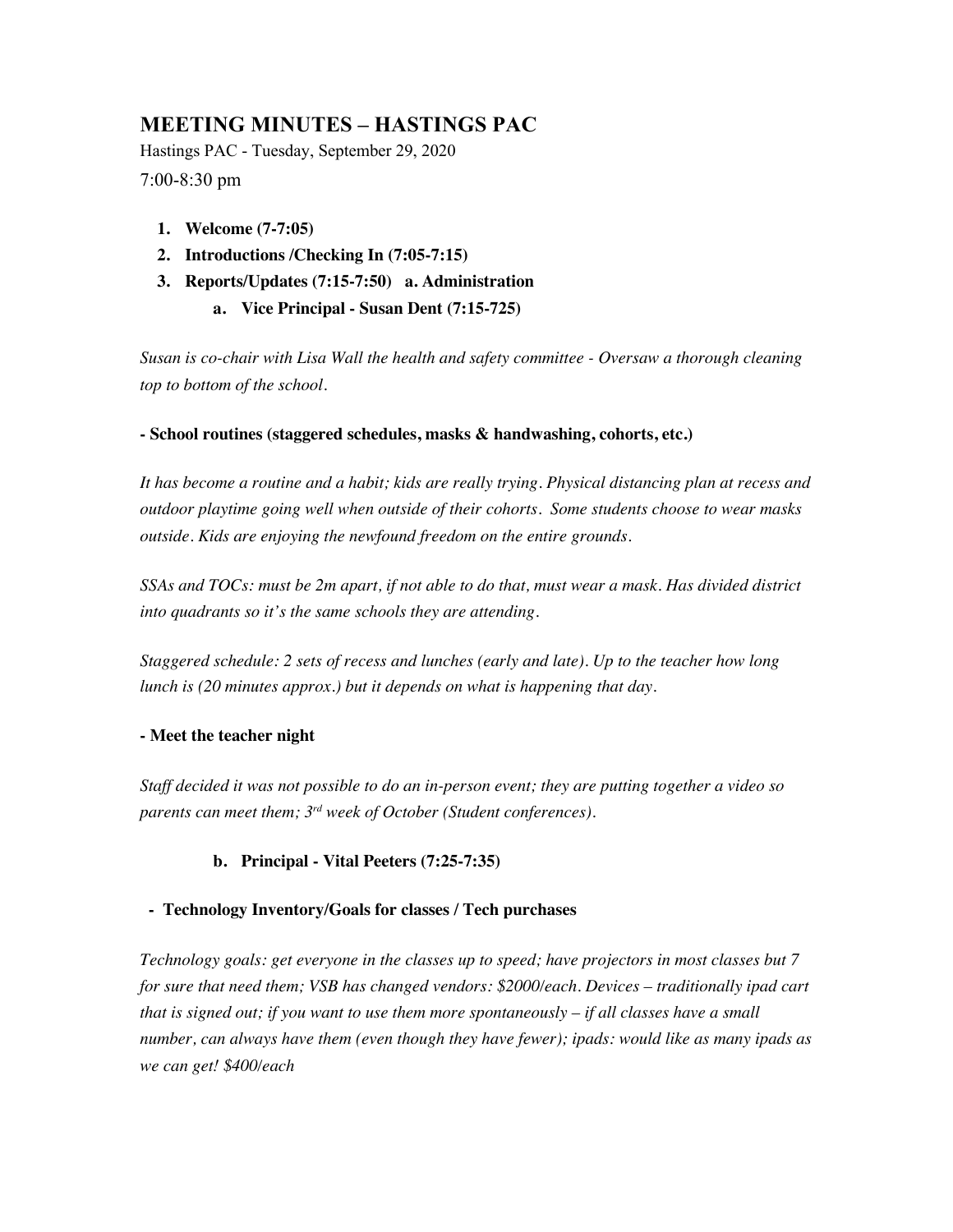*Denise: large sum of money from government for school support; needs to be fair and district; technology equity plan: 45 devices were replaced in the spring.*

*Federal money was used on extra cleaning measures (staffing and materials).*

*575 total enrolled – 85 students in transition option 4.*

*Number of students with designations, can only be so many kids per class so needed to add a division.*

*Question: Nicola gone – is there a new counselor? District has to fill the position, not Vital and Susan; as of this afternoon, looking at a candidate and more info to come by end of the week.*

**c. Chair - Jacqueline Shaben (7:35-7:40) i. Highlights from last year ii. 2020/2021** 

- **d. Treasurer report (7:40-7:45)**
- **e. Secretary report (7:45-7:50)**
- 4. **New Business** (7:50-830pm)

## **Supporting teachers – How can PAC provide support? Workshops/field trips?**

Gisella Rino attended to represent teachers: how do we support teachers? Online sessions would be great; quite limited in doing traditional field trips; would like to take it back to the teachers and then Ms Bion can get it back.

## **Air purifiers / Air Quality**

S*ee proposal from parents on purchasing air purifiers for classrooms; DPAC passed a motion; every window should be able to open; there are classrooms that have windows do not open; one tiny window that opens; windows that open – bring forward at DPAC meeting which Deb will do;* 

*VSB monthly board meeting; trustees vsb.ca (top is calendars; click on events – every board and trustee meeting); Marcie: to share these dates with the parent population; send in questions.*

Amendment made on 10/29: it was the VSB board that passed the motion above, not DPAC.